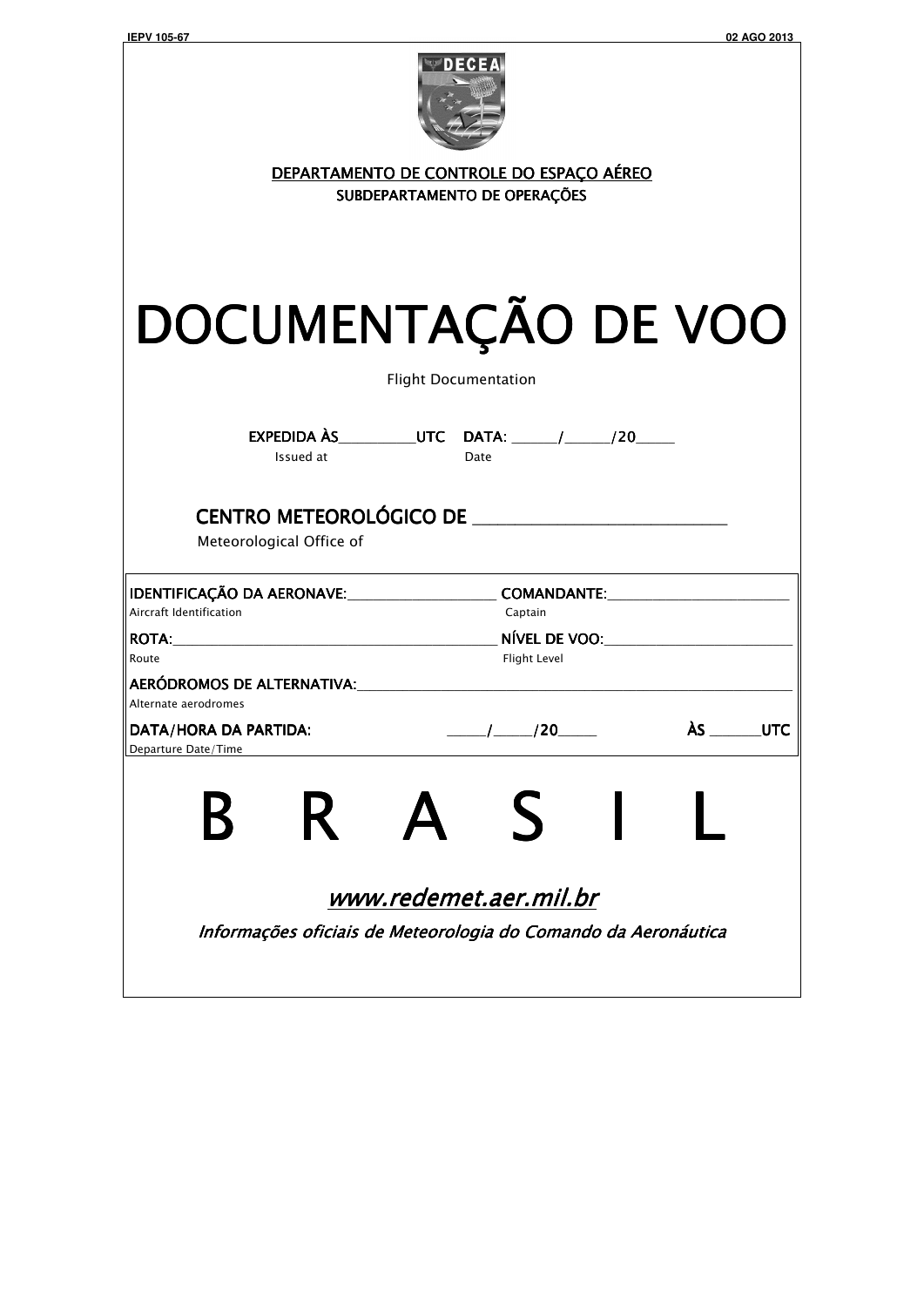## ABREVIATURAS E SÍMBOLOS METEOROLÓGICOS USADOS NA DOCUMENTAÇÃO DE VOO

Meteorological symbols and abbreviations used in flight documentation

|                                     | <b>CICLONE TROPICAL</b><br><b>Tropical Cyclone</b>                                                                                                                                  |                                  | ERUPÇÃO VULCÂNICA<br><b>Volcanic Eruption</b>                                                                                                                                                                                                                                                         |          | Widespread Blowing Snow                                                                                                                                         | NEVE LEVANTADA PELO VENTO EM ÁREA EXTENSA                                                                                                                                                                                                                                                                                                                                                                                                                                                                                                                                                                         |
|-------------------------------------|-------------------------------------------------------------------------------------------------------------------------------------------------------------------------------------|----------------------------------|-------------------------------------------------------------------------------------------------------------------------------------------------------------------------------------------------------------------------------------------------------------------------------------------------------|----------|-----------------------------------------------------------------------------------------------------------------------------------------------------------------|-------------------------------------------------------------------------------------------------------------------------------------------------------------------------------------------------------------------------------------------------------------------------------------------------------------------------------------------------------------------------------------------------------------------------------------------------------------------------------------------------------------------------------------------------------------------------------------------------------------------|
|                                     | LINHA DE INSTABILIDADE SEVERA<br>Severe Squall Line                                                                                                                                 |                                  | <b>MONTANHAS OBSCURECIDAS</b><br>Montain obscuration                                                                                                                                                                                                                                                  |          | Severe Sand or Dust Haze                                                                                                                                        | NÉVOA FORTE DE AREIA OU POEIRA                                                                                                                                                                                                                                                                                                                                                                                                                                                                                                                                                                                    |
|                                     | TURBULÊNCIA MODERADA<br>Moderate Turbulence                                                                                                                                         |                                  | <b>CHUVISCO</b><br>Drizzle                                                                                                                                                                                                                                                                            |          |                                                                                                                                                                 | TEMPESTADE DE AREIA OU POEIRA EM ÁREA EXTENSA<br>Widespread Sandstorm or Duststorm                                                                                                                                                                                                                                                                                                                                                                                                                                                                                                                                |
|                                     | <b>TURBULÊNCIA SEVERA</b><br>Severe Turbulence                                                                                                                                      | <i>III III</i><br><i>III III</i> | <b>CHUVA</b><br>Rain                                                                                                                                                                                                                                                                                  | $\infty$ | NÉVOA SECA EM ÁREA EXTENSA<br>Widespread Haze                                                                                                                   |                                                                                                                                                                                                                                                                                                                                                                                                                                                                                                                                                                                                                   |
|                                     | <b>ONDAS OROGRÁFICAS</b><br><b>Montain Waves</b>                                                                                                                                    |                                  | <b>NEVE</b><br>Snow                                                                                                                                                                                                                                                                                   |          | NÉVOA ÚMIDA EM ÁREA EXTENSA<br>Widespread Mist                                                                                                                  |                                                                                                                                                                                                                                                                                                                                                                                                                                                                                                                                                                                                                   |
|                                     | <b>GELO MODERADO EM AERONAVES</b><br>Moderate Aircraft Icing                                                                                                                        |                                  | <b>PANCADA</b><br>Shower                                                                                                                                                                                                                                                                              |          | <b>FUMAÇA EM ÁREA EXTENSA</b><br>Widespread Smoke                                                                                                               |                                                                                                                                                                                                                                                                                                                                                                                                                                                                                                                                                                                                                   |
|                                     | <b>GELO SEVERO EM AERONAVES</b><br>Severe Aircraft Icing                                                                                                                            |                                  | <b>GRANIZO</b><br>Hail                                                                                                                                                                                                                                                                                |          |                                                                                                                                                                 | <b>MATERIAIS RADIOATIVOS NA ATMOSFERA</b><br>Radioactive Materials in the atmosphere                                                                                                                                                                                                                                                                                                                                                                                                                                                                                                                              |
|                                     | NEVOEIRO EM ÁREA EXTENSA<br>Widespread Fog                                                                                                                                          | ⋒∪                               | PRECIPITAÇÃO CONGELANTE<br><b>Freezing Precipitation</b>                                                                                                                                                                                                                                              |          |                                                                                                                                                                 |                                                                                                                                                                                                                                                                                                                                                                                                                                                                                                                                                                                                                   |
|                                     | FRENTES, ZONAS DE CONVERGÊNCIA E OUTROS SÍMBOLOS USADOS<br>Front and convergence zones and other symbols used                                                                       |                                  |                                                                                                                                                                                                                                                                                                       |          |                                                                                                                                                                 |                                                                                                                                                                                                                                                                                                                                                                                                                                                                                                                                                                                                                   |
|                                     | <b>FRENTE FRIA À SUPERFÍCIE</b><br>Cold front at surface                                                                                                                            |                                  | <b>FRENTE SEMI-ESTACIONÁRIA À SUPERFÍCIE</b><br>Quasi-stationary front at surface                                                                                                                                                                                                                     |          |                                                                                                                                                                 | LINHA DE CONVERGÊNCIA<br>Convergence line                                                                                                                                                                                                                                                                                                                                                                                                                                                                                                                                                                         |
|                                     | <b>FRONTOGÊNESIS DE FRENTE FRIA</b><br>Frontogenesis of cold front                                                                                                                  |                                  | FRONTOGÊNESIS DE FRENTE SEMI-ESTACIONÁRIA<br>Frontogenesis of quasi-stationary front                                                                                                                                                                                                                  |          | $0^{\circ}$ : 100                                                                                                                                               | NÍVEL DE CONGELAÇÃO<br>Freezing level                                                                                                                                                                                                                                                                                                                                                                                                                                                                                                                                                                             |
|                                     | FRONTÓLISIS DE FRENTE FRIA<br>Frontolysis of cold front                                                                                                                             |                                  | FRONTÓLISIS DE FRENTE SEMI-ESTACIONÁRIA<br>Frontolysis of quasi-stationary front                                                                                                                                                                                                                      |          |                                                                                                                                                                 | ZONA DE CONVERGÊNCIA INTERTROPICAL<br>Intertropical Convergence Zone                                                                                                                                                                                                                                                                                                                                                                                                                                                                                                                                              |
|                                     | <b>FRENTE QUENTE À SUPERFÍCIE</b><br>Warm front at surface                                                                                                                          | 460                              | ALTURA MÁXIMA DA TROPOPAUSA<br>Tropopause high                                                                                                                                                                                                                                                        |          | $\left[$ 18 $\right]$                                                                                                                                           | TEMPERATURA DA SUPERFÍCIE DO MAR<br>Sea-surface temperature                                                                                                                                                                                                                                                                                                                                                                                                                                                                                                                                                       |
|                                     | <b>FRONTOGÊNESIS DE FRENTE QUENTE</b><br>Frontogenesis of warm front                                                                                                                | 270<br>رل                        | ALTURA MÍNIMA DA TROPOPAUSA<br>Tropopause low                                                                                                                                                                                                                                                         |          | 〈40〉                                                                                                                                                            | VENTO FORTE À SUPERFÍCIE EM ÁREA EXTENSA<br>Widespread strong surface wind                                                                                                                                                                                                                                                                                                                                                                                                                                                                                                                                        |
|                                     | FRONTÓLISIS DE FRENTE QUENTE<br>Frontolysis of warm front                                                                                                                           | 380                              | NÍVEL DA TROPOPAUSA<br>Tropopause level                                                                                                                                                                                                                                                               |          |                                                                                                                                                                 | ÁREA DE TURBULÊNCIA<br>Turbulence area                                                                                                                                                                                                                                                                                                                                                                                                                                                                                                                                                                            |
|                                     | <b>FRENTE OCLUSA À SUPERFÍCIE</b><br>Occluded front at surface                                                                                                                      |                                  | <b>ESTADO DO MAR</b><br>State of the sea                                                                                                                                                                                                                                                              |          |                                                                                                                                                                 | ÁREA DE TEMPO SIGNIFICATIVO<br>Significant weather area                                                                                                                                                                                                                                                                                                                                                                                                                                                                                                                                                           |
|                                     | VELOCIDADE EM NÓS E DIREÇÃO DE<br>SISTEMAS FRONTAIS, DE PRESSÃO OU<br><b>DE CICLONES</b><br>Speed in knots and direction of the<br>frontal systems, pressure systems or<br>cyclones |                                  | correspond to 50 kt, feathers correspond to 10 kt and half-feathers correspond to 5 kt                                                                                                                                                                                                                |          |                                                                                                                                                                 | A HASTE INDICA A DIREÇÃO DO VENTO E O NÚMERO DE REBARBAS E/OU BANDEIROLAS CORRESPONDE À<br>VELOCIDADE; UMA BANDEIROLA CORRESPONDE A 50 KT, UMA REBARBA A 10 KT E MEIA REBARBA A 5 KT<br>Arrows indicate wind direction and number of pennants and/or feathers correspond to speed; pennants                                                                                                                                                                                                                                                                                                                       |
| Jet Stream                          | <b>CORRENTE DE JATO</b><br><b>FL320</b><br>220/400<br><b>FL310</b>                                                                                                                  |                                  | wind level. In the example, winds are greater than 80 kt between FL 220 and FL 400.<br>The line the jet axis begins/ends at the points where a wind speed of 80 kt is forecast.<br>Double bar used whenever the height of the jet axis changes by $+/- 3.000$ ft or the speed changes by $+/- 20$ kt. |          |                                                                                                                                                                 | SE A VELOCIDADE MÁXIMA DO VENTO É DE 120 KT OU MAIS, OS NÍVEIS DE VOO ENTRE OS QUAIS OS VENTOS SÃO SUPERIORES A 80 KT<br>SÃO COLOCADOS ABAIXO DO NÍVEL DO VENTO MÁXIMO. NO EXEMPLO, OS VENTOS SÃO SUPERIORES A 80 KT ENTRE FL 220 E FL 400.<br>If the maximum wind speed is 120 kt or more, the flight levels between which are greater than 80 kt is placed below the maximum<br>A LINHA DO EIXO DA CORRENTE DE JATO COMEÇA/TERMINA NOS PONTOS ONDE A VELOCIDADE DO VENTO DE 80 KT É PREVISTA.<br>BARRA DUPLA USADA SEMPRE PARA MUDANÇAS NA ALTURA DO EIXO DO JATO DE +/-3.000 PÉS OU NA VELOCIDADE DE +/-20 KT. |
|                                     | <b>ABREVIATURAS USADAS PARA DESCREVER NUVENS</b> Abbreviations used to describe clouds                                                                                              |                                  |                                                                                                                                                                                                                                                                                                       |          |                                                                                                                                                                 |                                                                                                                                                                                                                                                                                                                                                                                                                                                                                                                                                                                                                   |
| <b>TIPO</b> Type<br>- CIRRUS<br>CI. | AS<br>- ALTOSTRATUS<br><b>CC</b> - CIRROCUMULUS<br><b>NS</b><br>- NIMBOSTRATUS<br><b>CS</b> - CIRROSTRATUS<br><b>SC</b><br>- STRATOCUMULUS<br>AC - ALTOCUMULUS<br>ST<br>- STRATUS   | CU<br>CB.                        | - CUMULUS<br>- CUMULONIMBUS<br><b>FEW</b><br><b>TCU</b> - CUMULUS EM FORMA DE TORRES<br>SCT<br><b>BKN</b><br><b>OVC</b>                                                                                                                                                                               |          | <b>QUANTIDADE</b> Amount<br>Nuvens, exceto CB Clouds, except CB<br>- POUCO Few<br>- <b>ESPARSO</b> Scattered<br>- NUBLADO Broken<br>- <b>ENCOBERTO</b> Overcast | Somente CB CB only<br>- ISOLADO Isolated<br>ISOL<br><b>OCNL - OCASIONAL Occasional</b><br>- FREQUENTE Frequent<br><b>FRQ</b><br><b>EMBD</b> - <b>EMBUTIDO</b> Embedded                                                                                                                                                                                                                                                                                                                                                                                                                                            |

| .<br>center<br>.<br>hiah<br>pressure<br>. alta pressao<br>, ae<br>entro: | SFO<br><b>SUPERFICIE</b><br>: Surtac<br>-- |
|--------------------------------------------------------------------------|--------------------------------------------|
|                                                                          |                                            |

**STNR - ESTACIONÁRIO Stationary** 

L - centro de baixa pressão low pressure center